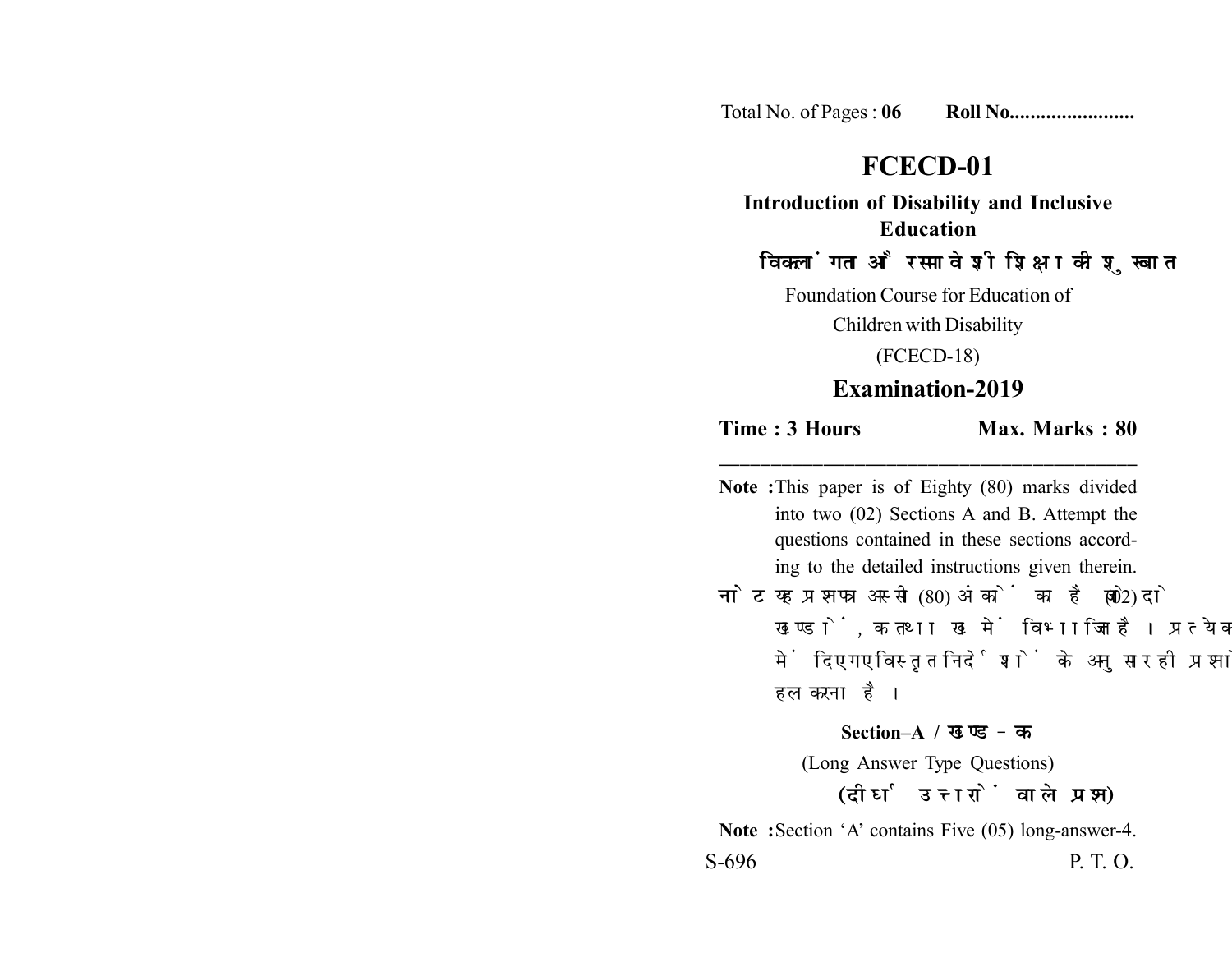3

What are national legislations for disabled persons?

दिव्यांगजनों के लिए राष्ट्रीय स्तर पर क्या-क्या महत्वपूर्ण कानून बने है ?

5. Define concept of Inclusive education highlight benefits of inclusion.

> समावेशी शिक्षा की अवधारणा को स्पष्ट कीजिये समावेशन के फायदों पर प्रकाश डालिये।

## **Section–B /**

(Short-Answer-Type Questions)/(लघु उत्तरों वाले प्रश्न)

- **Note :**Section 'B' contains Eight (08) short-answertype questions of Seven (07) marks each. Learners are required to answer any Five (05) questions only. **(5×7=35)**
- नोट: खण्ड'ख' में आठ (08) लघु उत्तरों वाले प्रश्न दिये गये हैं, प्रत्येक प्रश्न के लिए सात (07) अंक निर्धारित हैं। शिक्षार्थियों को इनमें से केवल पाँच **(05) प्रश्नों के उत्तर देने हैं।**

1. Write a short note on The National Trust Act 1999.

> राष्ट्रीय न्यास अधिनियम 1999 पर संक्षिप्त टिप्पणी लिखिए।

2. What are main objectives of the Person with Disabilities Act.

> दिव्यांग अधिकार विधेयक के मुख्य उद्देश्य क्या है?

3. Explain The Rehabilitation Council of India Act. 1992.

> भारतीय पुर्नवास परिषद अधिनियम 1992 की व्याख्या कीजिए।

4. What do you understand with functional deficits and special needs.

> कार्यात्मक कमी और विशेष आवश्यकताऐं से आप क्या समझते हैं?

5. Why it is important to know causes of disabilities.